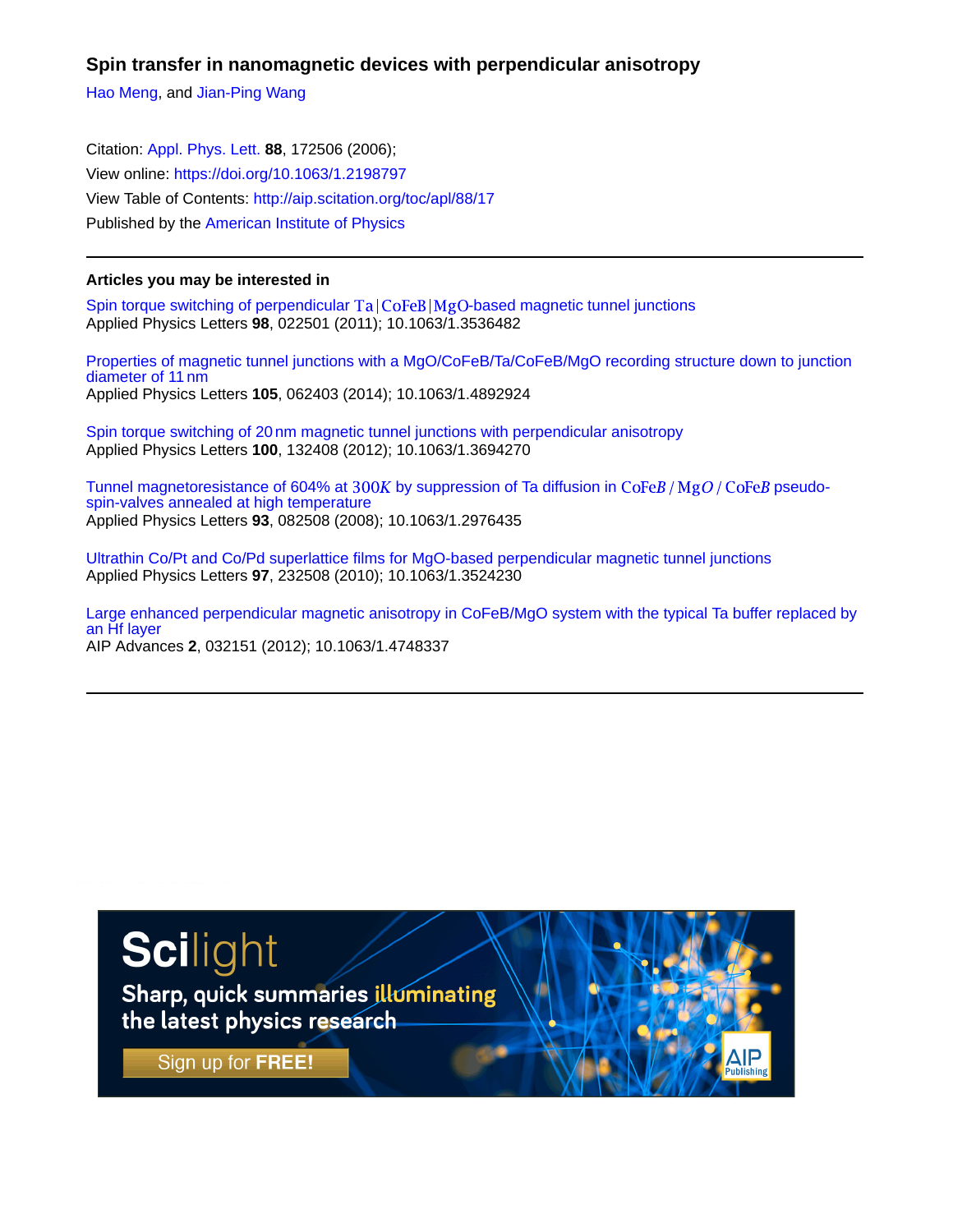## **[Spin transfer in nanomagnetic devices with perpendicular anisotropy](http://dx.doi.org/10.1063/1.2198797)**

Hao Meng and Jian-Ping Wang<sup>a)</sup>

*The Center for Micromagnetics and Information Technology (MINT), University of Minnesota, 200 Union Street, SE Minneapolis, Minnesota 55455 and Department of Electrical and Computer Engineering, University of Minnesota, 200 Union Street, SE Minneapolis, Minnesota 55455*

(Received 15 December 2005; accepted 27 March 2006; published online 26 April 2006)

Spin momentum transfer in a nanomagnetic device with perpendicular magnetic anisotropy for both free and fixed magnetic layers is studied. The perpendicular anisotropy is induced by using CoFe/Pt multilayer. The magnetoresistive loop shows that the perpendicular switching fields for the free and fixed layers are 170 and 380 Oe, respectively, with  $\Delta R/R = 0.47\%$ . Resistance-current scanning clearly shows a full out-of-plane switching of the free layer magnetization under a sweeping current, which fully excludes the effect of switching by the magnetic field generated by the current. The critical current density is around  $1.0 \times 10^8$  A/cm<sup>2</sup>, which could be tuned by changing the CoFe/Pt multilayer structures. © 2006 American Institute of Physics. [DOI: [10.1063/1.2198797](http://dx.doi.org/10.1063/1.2198797)]

Spin transfer predicted by Slonczewski<sup>1</sup> and Berger<sup>2</sup> has attracted a great deal of attention in recent years. Up to now, all spin transfer related reports concentrate on magnetic films or devices with in-plane anisotropy.  $3-23$  In this work, we report the spin momentum transfer study in a nanomagnetic device with perpendicular magnetic anisotropy for both free and fixed magnetic layers. In comparison with those with in-plane anisotropy, spintronic devices with perpendicular magnetocrystalline anisotropy not only can satisfy the thermal stability requirement but also have no limit of cell aspect ratio, which shows an advantage of scaling for high packing density: one of the key challenges for future magnetic random access memory (MRAM) application.<sup>24-28</sup> Although the spin dynamics for the magnetic moment perpendicular to the plane has been reported, $^{21,29}$  the perpendicular moment requires a large applied magnetic field  $(>4\pi M_s)$ , which always forces the free layer towards to a fixed direction. Thus, the spin transfer behavior will be asymmetric and much different from that in a device with perpendicular anisotropy. Also the spin transfer behavior in a device with perpendicular anisotropy should provide a good platform for investigating the physics of spin transfer process in the future.

In order to introduce the perpendicular anisotropy,  $[Co<sub>90</sub>Fe<sub>10</sub>/Pt]$ <sub>n</sub> multilayers were used as the free layer and fixed layer in the spin valve (SV) structures. By adjusting the CoFe/Pt bilayer thickness, the anisotropy of the multilayer could be controlled to be either in plane or perpendicular to plane.25,26 In addition, different CoFe/Pt thickness ratios could result in different coercivities, by which the switching fields of the fixed layer and the free layer could be distinguished. To investigate the spin transfer properties of a nanomagnetic device with perpendicular anisotropy, three kinds of devices with different free layer structures were studied in this work. Structure I has the film structure as  $Si/SiO<sub>2</sub>/bottom$  electrode/[CoFe2.5 Å/Pt15 Å]<sub>5</sub>/CoFe5 Å/ Cu30 Å/ $[CoFe4.5 \text{ Å}/Pt23 \text{ Å}]$ <sub>7</sub>/top electrode. The space layer Cu is sandwiched by two CoFe layers instead of Pt layer. This enhances the spin polarization and thus the magnetoresistance ratio (MR). The fixed layer part has

[CoFe4.5 Å/Pt23 Å] 7 cycles, while the free layer part [CoFe2.5 Å/Pt15 Å] has only 5 cycles. Such a design enlarges the switching field gap between the free and fixed layers in the MR and spin transfer testing. The perpendicular magnetic properties of the sheet film with the structure I were measured by a vibrating-sample magnetometer (VSM) with applied field perpendicular to the film plane, as shown in Fig. 1. The square loop shape  $(M_r/M_s=1)$  indicates that the easy axis of the free layer and fixed layer is out of plane. Furthermore, the sharp two-step switching clearly shows that the free layer and fixed layer were well separated. The switching fields for the free layer  $(H_{\text{free}})$  and the fixed layer  $(H_{fix})$  are around 170 and 380 Oe, respectively. The gap between  $H_{\text{free}}$  and  $H_{\text{fix}}$  is around 200 Oe. The flat stage between the two switching points indicates that the free layer could be operated in a relatively wide field range without influencing the fixed layer magnetization status. This provides a solid base for the spin transfer testing at the device level, which will be discussed in the next two paragraphs.

The area of the nanomagnetic device in this work is  $180 \times 250$  nm<sup>2</sup> with a slight elliptical shape patterned by an advanced phase-shift mask technique. The detailed device fabrication process can be found in our previous reports. $30,31$ Figure  $2(a)$  shows the current-perpendicular-to-plane (CPP) magnetoresistance behavior with the applied field perpendicular to the plane  $(R-H \text{ loop})$ . The product of resistancearea (RA) value of this device is in a similar range as the previously reported CPP SV structures with an in-plane



FIG. 1. (Color online) Hysteresis loop of the sheet film with the structure I. Applied field is perpendicular to the film plane. The switching fields of free and fixed layers were well separated. Inset: schematics of the spin valve structure with perpendicular anisotropy. The space layer (Cu) was sandwiched by two CoFe layers.<sup>3</sup>

a)Author to whom correspondence should be addressed; electronic mail: jpwang@umn.edu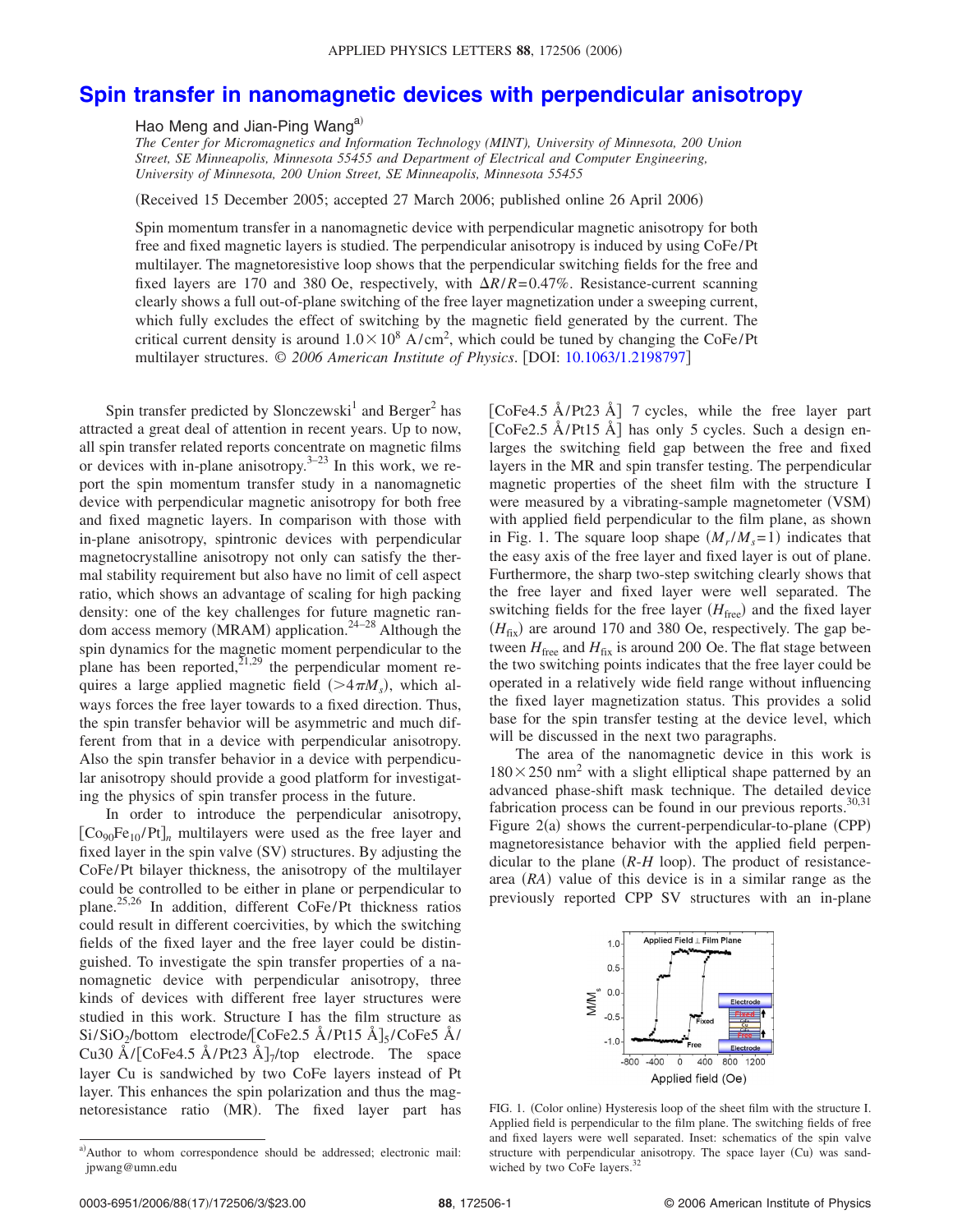

FIG. 2. (Color online) (a) Magnetoresistance loop of the structure I. Applied field is perpendicular to the film plane. (b) Resistance-current scanning loop of the structure I.

anisotropy.3–5,11–13,16–18 The CPP giant magnetoresistance (GMR) value obtained from Fig.  $2(a)$  is 0.47%, which is a typical CPP GMR value.

The room temperature spin transfer behavior of the device  $(R-I \text{ loop})$  is displayed in Fig. 2(b). The positive current is defined along the direction from the bottom to top electrode. Current scanning starts from the antiparallel magnetization configuration (high resistance). The resistance slowly increases with the increase of the positive current, which is due to the increase of electron-magnon and electron-phonon scatterings. $3$  When the current reaches a positive value (current density  $J_1^{\text{AP}-P}$  = 1.0 × 10<sup>8</sup> A/cm<sup>2</sup>), the resistance sharply drops, which indicates the switching of the free layer magnetization to a parallel configuration with the fixed layer magnetization. The device resistance keeps low until the current sweeps back to a negative value (current density  $J_1^{P-AP}$ =−1.3 × 10<sup>8</sup> A/cm<sup>2</sup>), where the resistance returns to a high value in a single jump, which indicates that the free layer magnetization and fixed layer magnetization are antiparallel to each other again. Figure 2(b) shows that the device resistance has two clear switchings under a current scanning and the *R*-*I* loop is hysteretic. In comparison with Fig.  $2(a)$ , the two resistance values at zero current correspond to the high-low resistance values in the *R*-*H* loop for antiparallel and parallel configurations, respectively. The MR value  $(0.47%)$  obtained from  $R-I$  loop is the same as that obtained from *R*-*H* loop, indicating that the spin current fully switches the magnetization of the free layer. Since both the magnetization and sweeping currents are perpendicular to the film plane, this provides a strong support that the spin momentum transfer rather than the current-induced Oersted field drives the perpendicular magnetized free layer switching in the *R*-*I* scanning. However, either  $J_1^{\text{AP}-P}$  or  $J_1^{P-\text{AP}}$  is relatively larger than that in the previously reported Co/Cu/Co or CoFe/Cu/CoFe structures with in-plane anisotropy, respectively. This might be due to the spin depolarization by the Pt layers in both free and fixed layers.

The free layer moment rotation process is determined by the spin polarized current, demagnetization field  $(H_d)$ , and



FIG. 3. (Color online) (a) Magnetoresistance loops of the structures II and III. Applied field is perpendicular to the film plane. (b) CoFe/Pt thickness ratio dependence of the CPP GMR and the critical switching current density.

perpendicular anisotropy field  $(H_k)$ . It needs to be pointed out that the  $H_k$  here refers to the perpendicular interface anisotropy of  $[CoFe/Pt]_n$  multilayer rather than the final (or measured) anisotropy field of the multilayer system. This interface anisotropy field  $(H_k)$ , controlled by the CoFe and Pt bilayer number and thickness ratio,  $33,34$  pulls the magnetic moment out of the plane while in general the demagnetization field  $(H_d)$  pushes down the magnetic moment in the plane. The final (or measured) anisotropy of this system is the competition result between  $H_d$  and  $H_k$ . As confirmed by Engel *et al.*,<sup>32</sup> the magnetic moment will be in plane (dominated by the demagnetization field) when the thickness of the sub-Co layer is larger than a critical value (smaller interface anisotropy).

It is noticed that  $H_d$  always tries to lie down the magnetic moment in the plane while  $H_k$  tries to pull it out of the plane. So that the 180° free layer rotation process can be divided into two sections:  $0^{\circ}-90^{\circ}$  and  $90^{\circ}-180^{\circ}$ . The  $90^{\circ}$ direction is in plane and  $0^{\circ}$  (180 $^{\circ}$ ) is out of plane. Free layer starts the rotation from  $0^{\circ}$  (180°). Before reaching the inplane direction (90 $^{\circ}$ ), free layer is rotated by both  $H_d$  and the spin current. But  $H_k$  resists the rotation. After crossing the in-plane direction, both  $H_k$  and the spin current will pull up the free layer out of the plane.  $H_d$ , on the other hand, resists the rotation. Therefore, the competition between  $H_d$  and  $H_k$ will influence the free layer switching process. In order to further investigate the functions of  $H_d$  and  $H_k$ , two additional structures were designed: Si/SiO2/bottom electrode/  $Pt50/[CoFe3.5/Pt17]$ <sub>5</sub>/CoFeF5/Cu30/[CoFe4/Pt23]<sub>7</sub>/Pt30/ top electrode (structure II) and Si/SiO2/bottom electrode/  $Pt50/[CoFe4/Pt15]_{5}/CoFeF5/Cu30/[CoFe4/Pt23]_{7}/Pt30/$ top electrode (structure III). In comparison with the free layer in structure I, CoFe/Pt thickness ratio in the free layer is increased from 0.233 to 0.265 and 0.333 for structures II and III, respectively.

Figure  $3(a)$  shows the  $R$ - $H$  loops of structures II and III with perpendicular applied field. For both of the structures, the shift of the nucleation field (red arrow) clearly shows that  $H_k$  is reduced since it comes from the interface effect and is